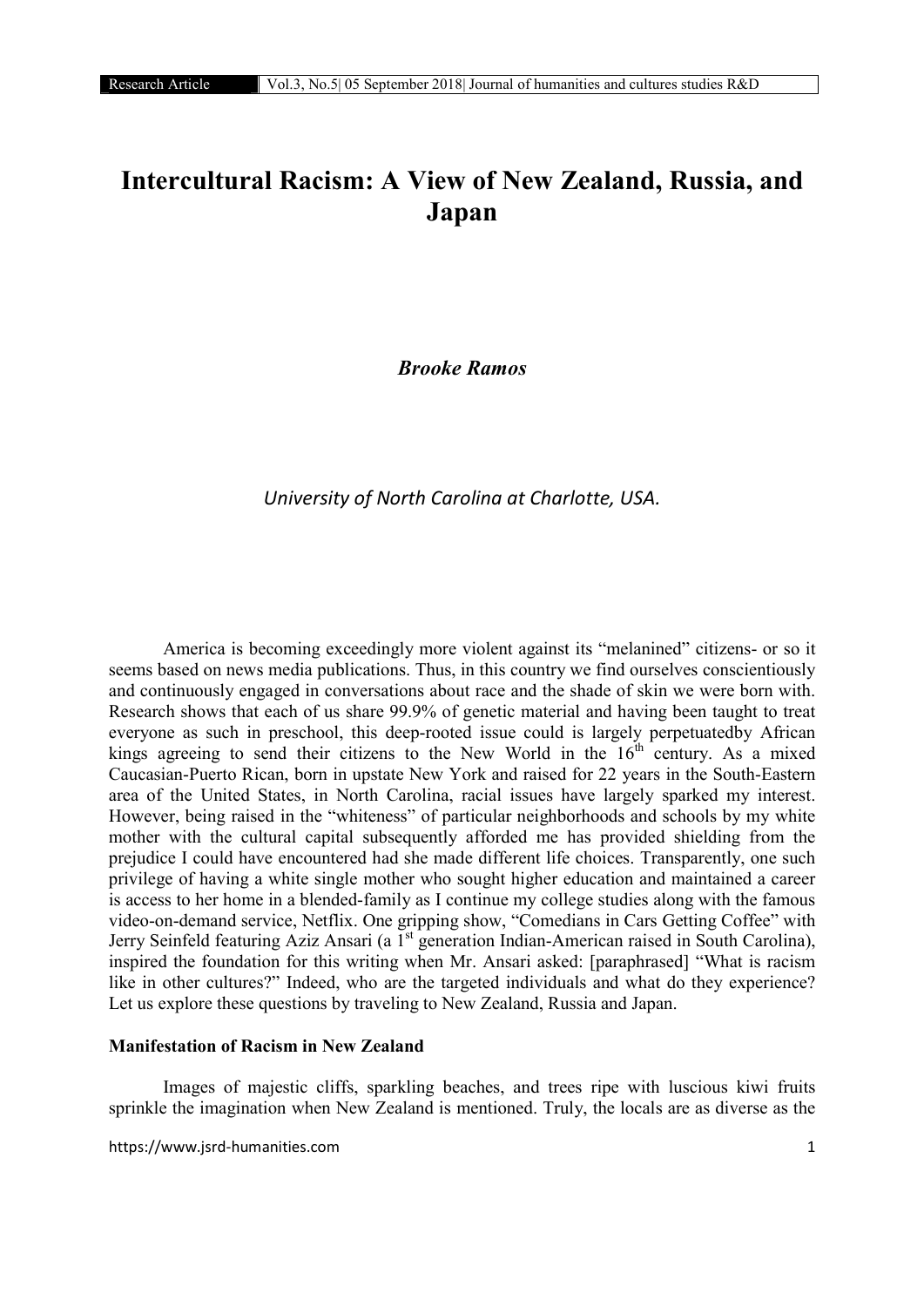ecology, but conversely, less loved in the homeland. Movie director of *Thor: Ragnarok*, Taika Waititi, called his country "racist as  $f^{***}$ " in an interview just a couple months ago in April of 2018 (NZ Herald, "Taika Calls Racist"). What brought him to raise such charges against this beautiful nation? Many of the New Zealand "Kiwis" are made up of European, indigenous Maori, and Polynesian descendants. As in most countries afflicted with racism, those most closely related to "Euro-whiteness" are posited to cast racial slurs upon the unwanted minority. In this case, minority status belongs to the indigenous and Polynesian populations. Being part-Polynesian descended, Waititi acknowledged in his interview that most Kiwis profile a person that appears Asian and they will not receive hard-earned accolades for their accomplishments, thusly labeled (NZ Herald, "Taika Calls Racist"). Another native of Polynesian descent and this interview's host,Ruban Nielsen from the beloved band Unknown Mortal Orchestra, mentioned his transition to America was easy because no one could pinpoint his ethnicity. However, upon return to his country (despite his accomplishments overseas) he was met with ''Yeah, but you're still Polynesian, so…'' (Denney, "A Conversation, Culture & Growing Up"). As of 2017, New Zealand's Human Rights Commission has received over 3000 complaints of racism in the last decade from its population of about 4.7 million, similar in size to the state of Louisiana (Miller, "How Racist in New Zealand"). Most of these issues have arisen in the workplace and, interestingly, the majority of slinging has been cast towards Asians and Whites, both numbering near 600 complaints (Miller, "How Racist in New Zealand", rewrite). In

New Zealand, "racism comes… from a few different angles" if you are of mixed descent (Miller, "How Racist in New Zealand"). Acknowledging the indigenous Maori angle, overt profiling and institutional racism is evident. One writer for E-Tangata (an online Maori publication) delineates a time her son was profiled during a late-night search for a friend's house in a wealthy area: "A local rapped on their car window and screamed: 'You robbed my house!'" (Maniapoto, "Racism Few See"). This has happened to her own family, and many like hers, countless times. Beyond this, white kids have been known to receive "slaps on the wrist" for felonies whereas Maori equivalents have historically received law-of-the-letter punishment (Maniapoto, "Racism Few See"). In response to these issues, Race Relations Commissioner, Dame Susan Devoy, launched "That's Us" in 2016, a campaign and website for people who have experienced racism to share their stories ("That's Us Launches"). Director Waititi also filmed a satirical advert for the NZ Human Rights Commission last summer, calling all Kiwis to support racism so that it can survive (NZ Herald, "Taika Calls Racist"). As these retorts are fresh, only time will tell if they have promoted the desired effects of bringing this nation of multiple communities together as one.

## Manifestation of Racism in Russia

Classic Russia evokes connotations of symphonic music, traditional Russian dancing to the likeness of that in The Nutcracker, beef stroganoff, as well as historical references to the Cold War and Stalin's despotism. These are common conceptions of what Russia represents on a global scale, from the view of a young American. However, like New Zealand and America herself, Russia struggles with ethno-prejudices and racism. This country began anew in the early 90s, growing from socialist dissolution to democratic ideals. During this early time, many people related to "Eurasianism" which acknowledges Russia's singular identity as both a European and Asian nation, comprised of many ethnicities (Shlapentokh 531). In colloquial terms, this could be likened to the temporary joy and spirit of cooperation a couple might feel after coming back together soon after a breakup, before the inevitable disagreements resurface. However, since the 2000s, Russian sociopolitical views of ethnicity and nativism has quickly fragmented to support

https://www.jsrd-humanities.com 2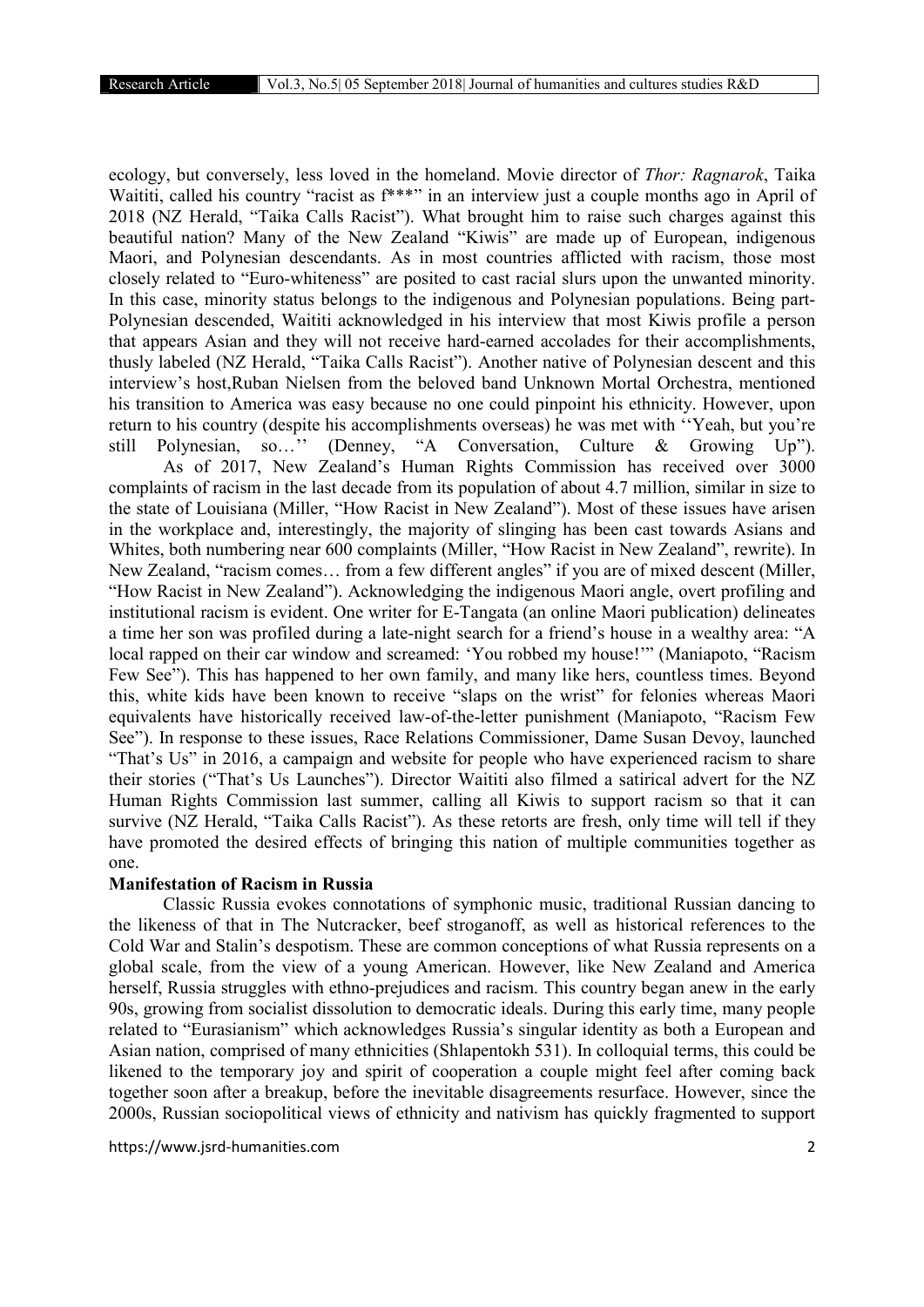political rhetoric and institutionalized social policies (Shlapentokh 531 &Iarskaia).

The group which lay claim to policy-making and "native" status is anyone of Slavic origin. As V.N. Iarskaia notes, anyone who claims this status has been regarded as deserving greater rights in a territory than other nationalities,those of which interpret this practice as violating civil rights (27). The "native group" openly oppose and discriminate against ethnic groups of Asian, Caucasian (of the Caucasus region), and Latin descent using ethnic stereotypes like, "Caucasian ethnic gangs regularly do violence against other military servicemen" (Iarskaia 25). Iarskaiadiscusses that in European countries it is considered improper to acknowledge ethnonational origins when laws are broken, "whereas many journalists in [Russia] place special emphasis on ethnicity" and these demarcations result in a direct "hostility toward people of other nationalities" (24). This has increased the belief 24% since 2004 that minorities' provocation leads to increased racial-based nationalism (Iarskaia 24). Similar to this writer's Sociology textbook, *Race, Gender, Sexuality, and Social Class*, edited by Susan Ferguson, when "white" American men and women faced insecurity due to economic upheaval in the mid-90s caused by the decisions of corporations and capitalists, they "drew on a long tradition of racial rhetoric, blaming immigrants and Blacks" for their problems (114).

Iraskaia paints a picture that the ethnic discourse is continuously reinforced on the levels of military, academia, politics, and media. Though her paper was written in 2012, a more contemporary example from sports media arose this May of 2018 in the face of the looming World Cup. Reports from NBC News state that racist and anti-gay slurs have risen to 19 incidents from 2 and 10 accounts in the last respective seasons (NBCNews.com). A Nigerian Russian-born player commented that this could be a psychological tactic to unnerve the opposition, but the Fare Network holds that racial chants have increased due to the lack of ease in policing them (NBCNews.com). There has also been an increase in the use of coded messages with runes and the like to signal other far right extremists in banners and visual displays (NBCNews.com). Congruent with American racial ideology "migrants… [become] a potent symbol of all the evils of post-Soviet society—the collapse of the empire, social polarisation and rising crime" (Shlapentokh 531). So far, the themes of vulnerable racial purity, increased concern of criminal activity, and economic worries plague both New Zealand and Russia. Has Japan crafted a similar form of human segregation patterns?

#### Manifestation of Racism in Japan

Indeed, the beloved sushi innovators have created organizational parameters to segregate and exploit various groups of people over time. Japan is another beautiful island-country, one that teems with ecological and gustatory life for citizens and travelers alike. It has been featured on countless travel shows on American cable stations and headlined in textbooks about World War II. Some of these stereotypical observations of Japanese culture have informed racial profiling on its soil. There is a group which has been marginalized for many years called the Burakumin, not unlike the Indian "Untouchables" caste (Ferguson 19). They have been historically attributed jobs like meat processing and funeral operation with which the Tokugawa caste system "codified entrenched cultural ideas of defilement that stretch back centuries" (Hankins 162). This is the group that has been "prepping" some of the fish so many foreignersenjoy in Japanese sushi. Both Ferguson's anthology and Joseph Hankin's review of Amos' *Embodying Difference: The Making of Burakumin in Modern Japan* acknowledge that there are no "…inherent characteristics that define them as Burakumin…" and thus natives and foreigners alike may encounter difficulty attempting to pick a Buraku out of a crowd. Although Richard Werly notes in his article "The Burakumin, Japan's Invisible Caste" that legislation has

https://www.jsrd-humanities.com 3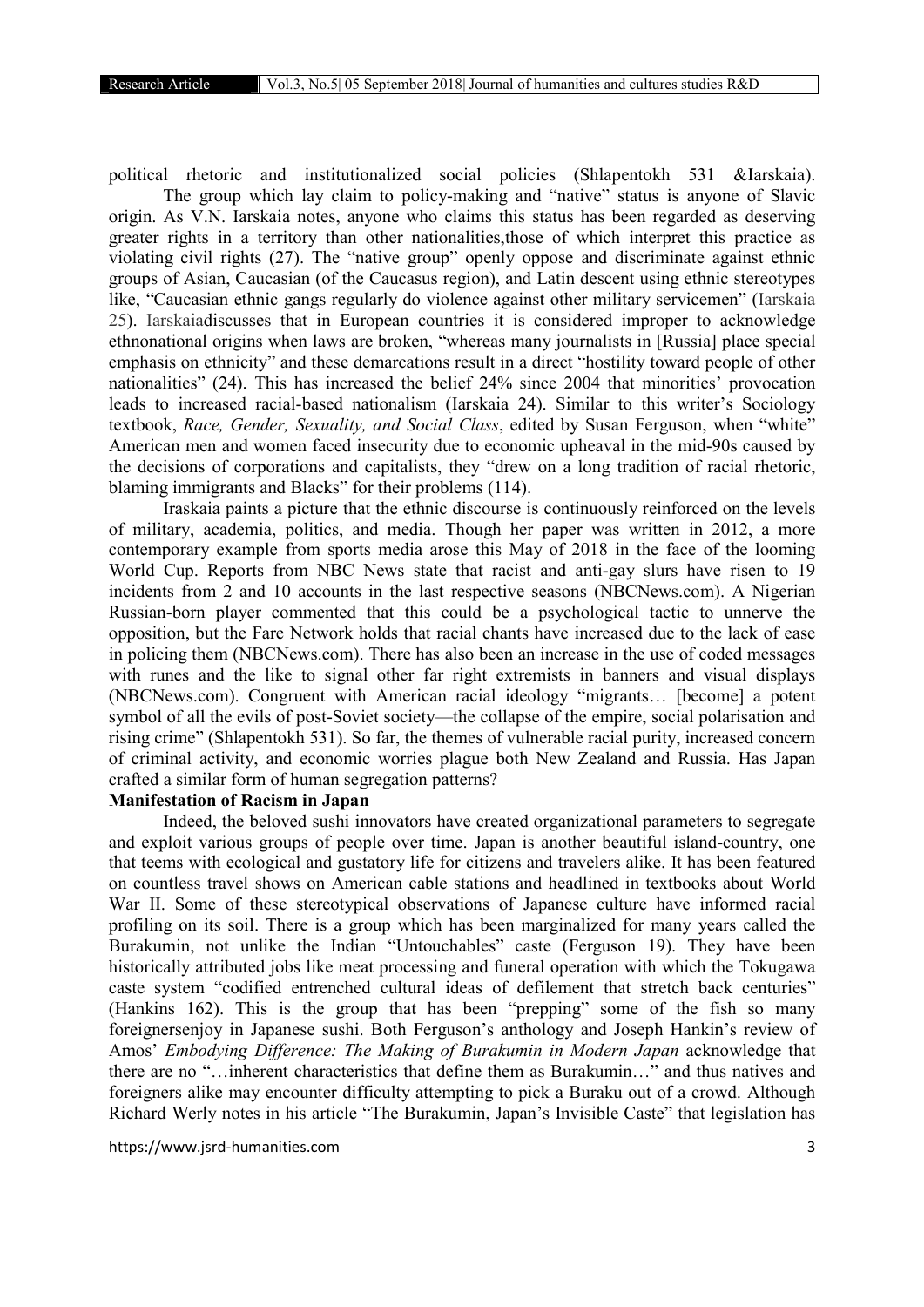long since included this caste in the same citizenship ranking as other Japanese nationals, discrimination persists at economic and structural levels. It is believed association with a Buraku can bring bad luck and some are turned away from business and housing options (Werly, "Invisible Caste"). Caste-affiliated politicians also avoid this labeling to enhance social standing (Werly, "Invisible Caste"). Fortunately for this Japanese group, they can stand with other natives united by ethnicity and law, but their mixed-race compatriots are not so lucky.

Contemporary racism persists in varying manners among racially/ethnically "pure" Japanese and mixed-race Japanese. Ideas about racial purity stemmed from an isolationist policy which afforded the Japanese government to claim a separate identity from other nations that needed to be fostered and protected (Walters 3). However, in the mid-1800s, Japan became slightly more inclusive to Western society for the first time after opening its doors to the outside world, effectively ending closed-door Sakoku policy (Walters 4). Since closed-country policies could no longer conserve Japanese heritage in the face of novel globalist ideals, the country opted for a dreamy nationalistic ideology of "Nihonjinron", an in-group-out-group marker of the authentically Japanese versus all foreigners (Walters 5). Since immigration laws and policies have fluctuated over the years, contemporary youth raised in bi-racial homes (along with their parents) find themselves increasingly discriminated against for the actions of lawmakers who came before them. Although one might be considered ethnically and racially "Nihonjinron" on paper through the koseki family documentation system, one's foreign parent may not belong.Consequently, the parent would be denied legal rights in such dire circumstances as deportation or as in the necessity to establish minority rights for their multiracial child. (Walters 14)

Many even find their phenotypic differences exploited to uphold the Nihonjinron ideal. As Kyle Walters, a mixed Caucasian-Korean Japanese national notes, having multiracial celebrities featured in media protects the Japanese ideal of the wellbeing of the unit- "groupism" (Walters 11). This practice in highlighting those who differ from Nihonjinron in media outlets affords mixed-race individuals no more agency to "change the status quo" for what would seem to an American as the glorification of phenotypic differences (Walters 12). In fact, "speaking fluent Japanese and presenting the differences of Japan and the rest of the world makes white-Japanese biracial individuals perfect candidates to endorse the concept of Nihonjinron towards the younger audience who have been conditioned to like Caucasians, as well as broadcast a safe image to the older generations who might feel uncomfortable with foreigners" (Walters 17). Thus, the Japanese media has been using multiracial individuals as poster children for "what not to be" in Japanese society as an effort to uphold durable Japanese ethnicity in its population.

### Conclusion

America also seems to practice its individual form of isolationist Sakoku by manner of ignorance and sensationalism about discrimination on "American soil". Its own media outlets have portrayed this society as having a problem with prejudice, especially for its former use of slaves to build the country. After reviewing the "case of race" from multiple loci on this planet, it is more evident that racism is not an American problem. It is a human problem. One, which viewed objectively, begs the question: How could the preschool message of kindness and sharing become distorted to the effect that now, as adults, many policymakers, media writers, and local citizens alike have downgraded moral standards to that of tribalist protectionism? In the civilized world, defining those who pose a threat before a real act of aggression mirrors the primal necessity found in indigenous societies that prepare for tribal war. One hopes that global civilization has moved beyond these war-game tactics to reach for an inclusive, ideal society.

https://www.jsrd-humanities.com 4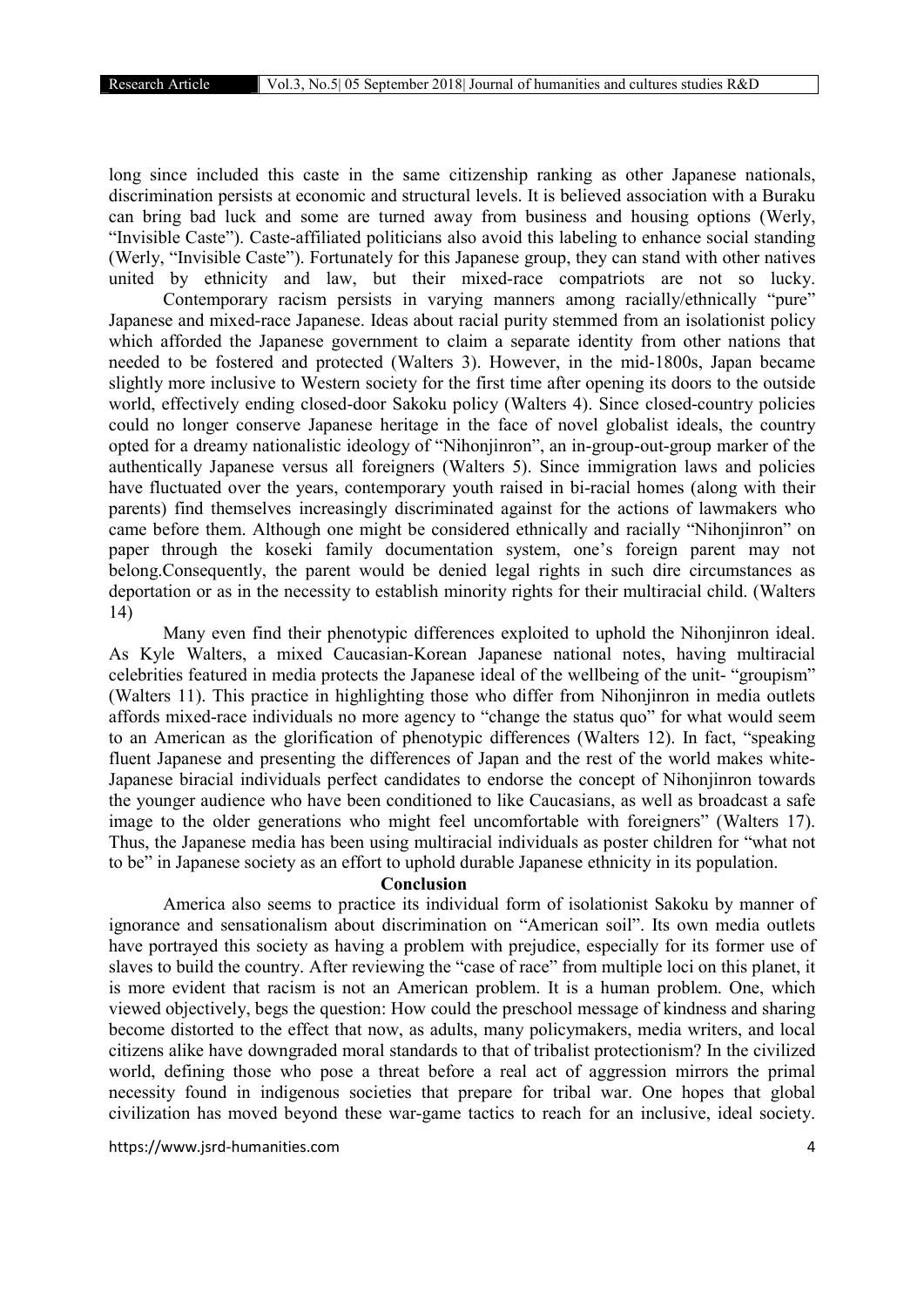Among others with the same-spirited message, civilization may apply the perspective of one harbinger of civil peace, Ghandi, who is quoted as having said, "The true measure of any society can be found in how it treats its most vulnerable members".

https://www.jsrd-humanities.com 5 Works Cited Associated Press. "Anti-Gay, Racist Chants on Rise in Russia Ahead of World Cup." *NBCNews.com*, NBCUniversal News Group, 30 May 2018,